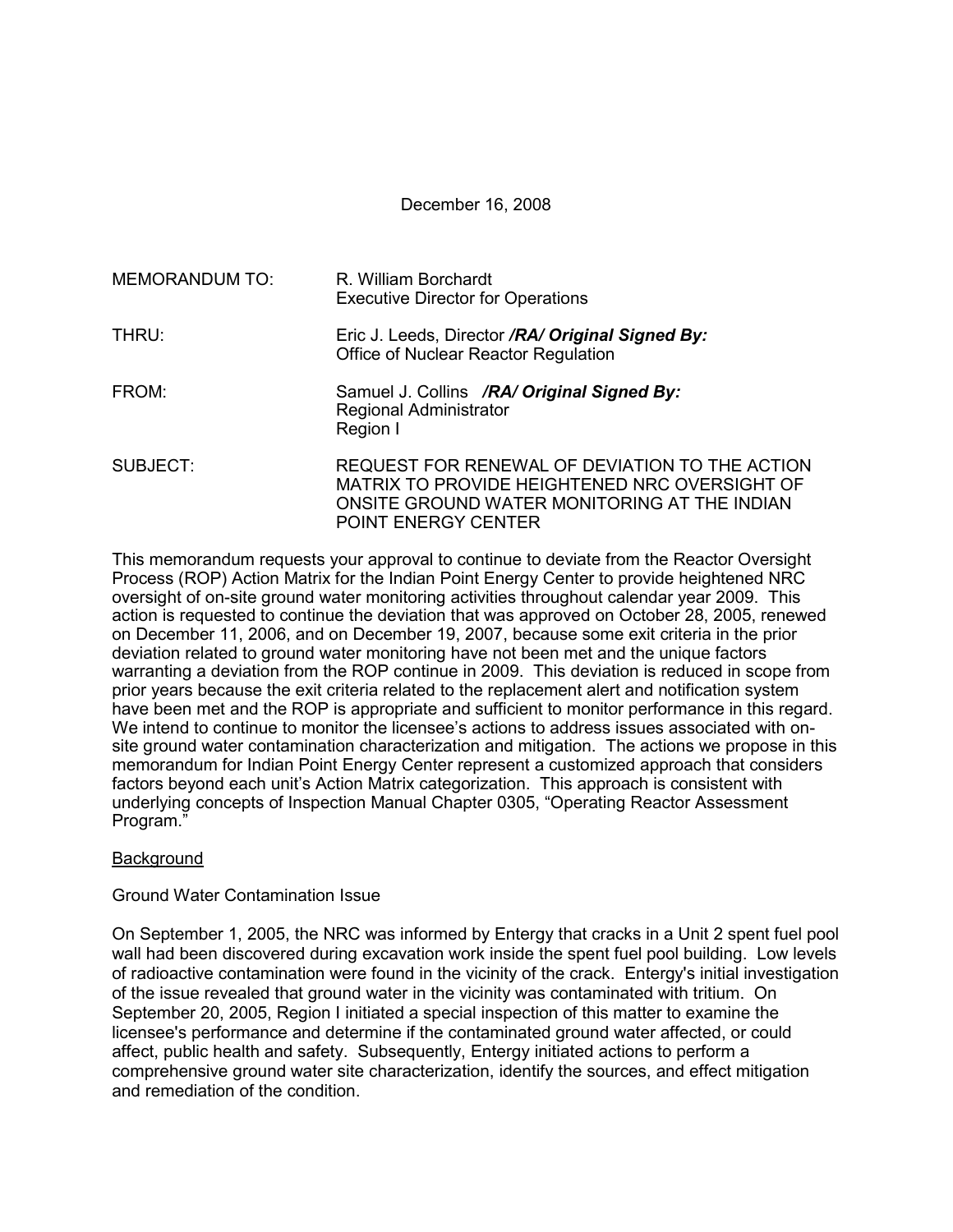The NRC special inspection report, issued in March 2006, assessed Entergy's performance, achievements, and plans for more extensive site characterization, and reported that the ground water contamination did not, nor was likely to, adversely affect public health and safety. In the report, and subsequent public meetings, NRC indicated that a final conclusion would be reached after Entergy completed its ground water characterization initiative.

The NRC Region I continued inspection and monitoring of Entergy's activities in accordance with an approved deviation to the normal Reactor Oversight Process for calendar years 2006, 2007 and 2008. The NRC staff closely monitored Entergy's ground water characterization efforts, performed independent inspection and testing, and evaluated radiological and hydrological conditions affecting ground water onsite. Additionally, the NRC independently verified ground water releases by conducting split monitoring well sampling with Entergy and the State of New York.

On January 11, 2008, Entergy submitted the results of its comprehensive hydrogeologic site characterization investigation (ML080320600), and included its plan for remediation and longterm monitoring of the on-site ground water conditions. In its report, Entergy described the source of ground water contamination to be from the Unit 1 and Unit 2 spent fuel pools. The NRC reviewed the results of the report and issued inspection report 05000247 & 05000003/2007010 on May 13, 2008 (ML081340425). The NRC staff confirmed that the ground water contamination did not adversely affect public health and safety; and determined that the licensee's plans to terminate the source of the Unit 1 plume and continue monitoring the natural attenuation of existing in-ground contaminants was reasonable.

On November 3, 2008, Entergy completed Unit 1 spent fuel pool system drainage and sludge removal activities, essentially terminating the source from that facility. Given the change in conditions, Entergy intends to establish a new ground water contaminant baseline in order to enhance its long-term monitoring program.

Relative to the Unit 2 spent fuel pool condition; Entergy has repaired all identified liner indications that were potential contributors to leakage from that facility. However, as indicated in the NRC inspection report, examination of the liner surfaces was limited due to the current storage of spent fuel. Accordingly, it remains for Entergy to determine if the results of on-going ground water monitoring provide a reasonable basis to conclude that active leakage has been terminated from the Unit 2 spent fuel pool.

#### Alert and Notification System (ANS) Issue

Prior approved ROP deviations for the Indian Point Energy Center provided for additional inspection activities related to the replacement ANS. In accordance with the approved deviations, NRC Region I completed additional inspections and oversight of Entergy's performance related to the replacement ANS. On August 22, 2008, the Federal Emergency Management Agency approved the design of the replacement ANS and Entergy placed the system in service on August 27, 2008. Entergy successfully completed system reliability testing on September 24, October 22, and November 20, 2008. The NRC Region I conducted appropriate inspections of these activities. With the completion of these activities the exit criteria related to the ANS Issue in prior deviations have been met. The ROP and the enforcement process are appropriate and sufficient to monitor future performance in this regard and a deviation is not requested for this issue.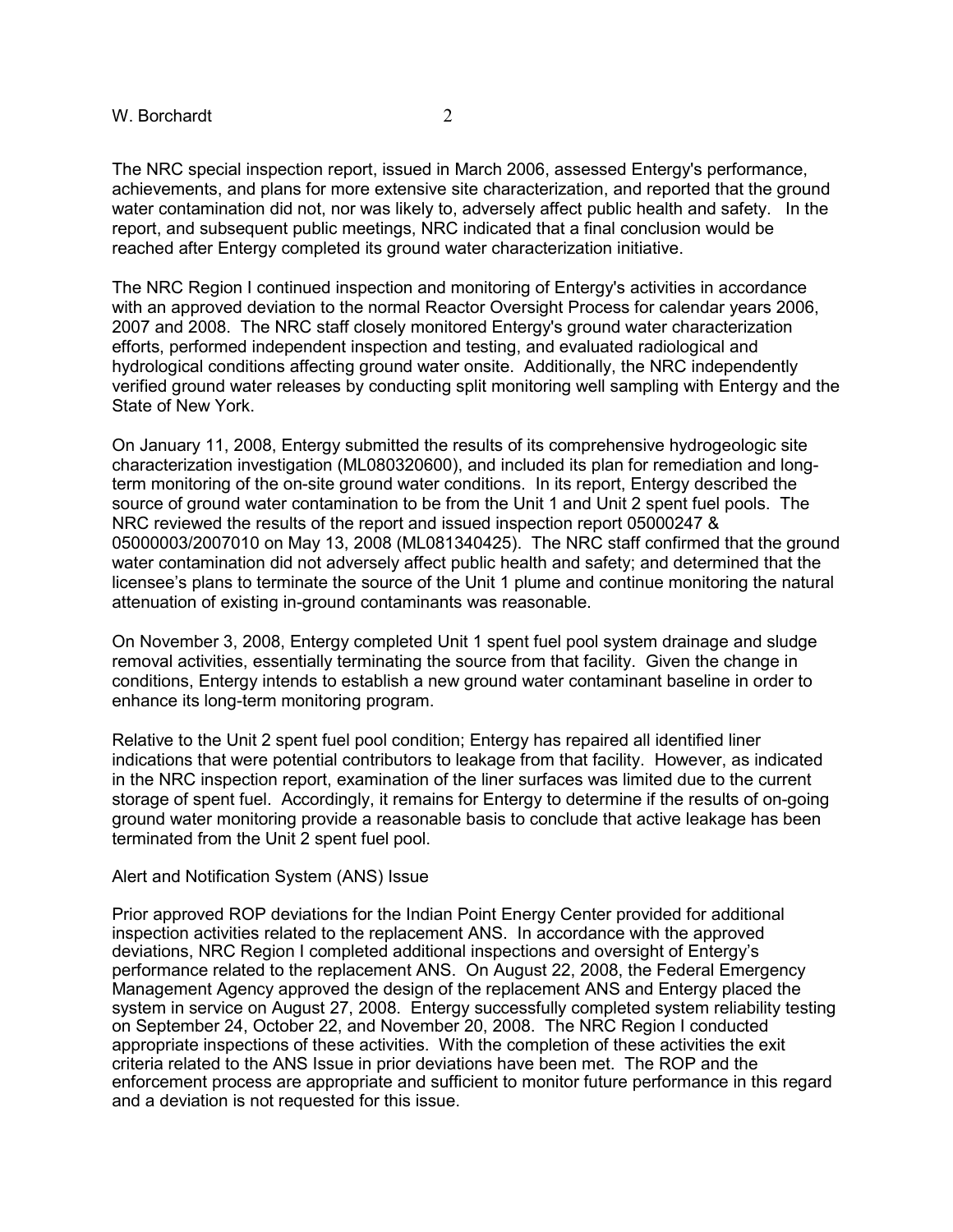The December 17, 2007 deviation memo established the following exit criteria to return to NRC monitoring efforts consistent with the Action Matrix:

- Entergy has completed characterization of the onsite contaminated groundwater condition, and established appropriate measures to effect mitigation and monitoring of the condition, including formal procedures, processes and controls.
- Entergy has formalized changes to its environmental monitoring program to provide early detection of groundwater contamination that has the potential to migrate to the environment.
- Entergy has taken reasonable actions to determine the source(s) of the current groundwater contamination and has addressed the condition.
- Entergy has installed, and placed in-service, the new ANS in accordance with the FEMA-approved Prompt Alert and Notification System Design Report.
- Entergy has successfully completed testing of the ANS as described in paragraphs II.C.3, II.C.4, and II.C.5 of the NRC's Confirmatory Order dated January 31, 2006.

Entergy has met exit criteria 1, 4, and 5 as discussed above. However, exit criteria 2 and 3 can not be considered met until a new long term monitoring baseline is established given the termination of the Unit 1 source term. Entergy intends to establish a new ground water contaminant baseline in order to enhance its long-term monitoring program and make a more accurate assessment of leakage from the Unit 2 spent fuel pool.

# Deviation Basis

The ROP Action Matrix includes a range of licensee and NRC actions for each column of the Action Matrix. However, as discussed in Inspection Manual Chapter 0305, there may be instances in which the actions prescribed by the Action Matrix may not be appropriate. In the case of Indian Point Energy Center, the actions associated with the Licensee Response Column do not provide for the specific focus and level of oversight needed to appropriately monitor licensee efforts to address the ground water contamination issue. Therefore, Region I believes that continued heightened oversight as discussed in the following sections should be performed at a level of effort above that of the Licensee Response Column for Indian Point Energy Center throughout calendar year 2009.

Overall, Entergy's operation of both units at Indian Point Energy Center is acceptable, with both units currently in the Licensee Response column of the Action Matrix. However, ongoing issues associated with ground water contamination present unique challenges to the NRC's regulatory oversight of Indian Point Energy Center. This inspection program deviation is needed to ensure that the NRC can continue to inspect Entergy's resolution of the ground water remediation efforts, and communicate the issues to interested stakeholders. Baseline inspections that address aspects associated with ground water monitoring and effluent control (i.e., 71122.01, Gaseous and Liquid Radiological Effluent Controls, and 71122.03, Radiological Environmental Monitoring Programs) are biennial inspection activities, with a combined resource allocation of about 76 direct inspection hours. Only inspection procedure 71122.01 remains to be completed in CY2009, which provides about ten hours of inspection effort for ground water monitoring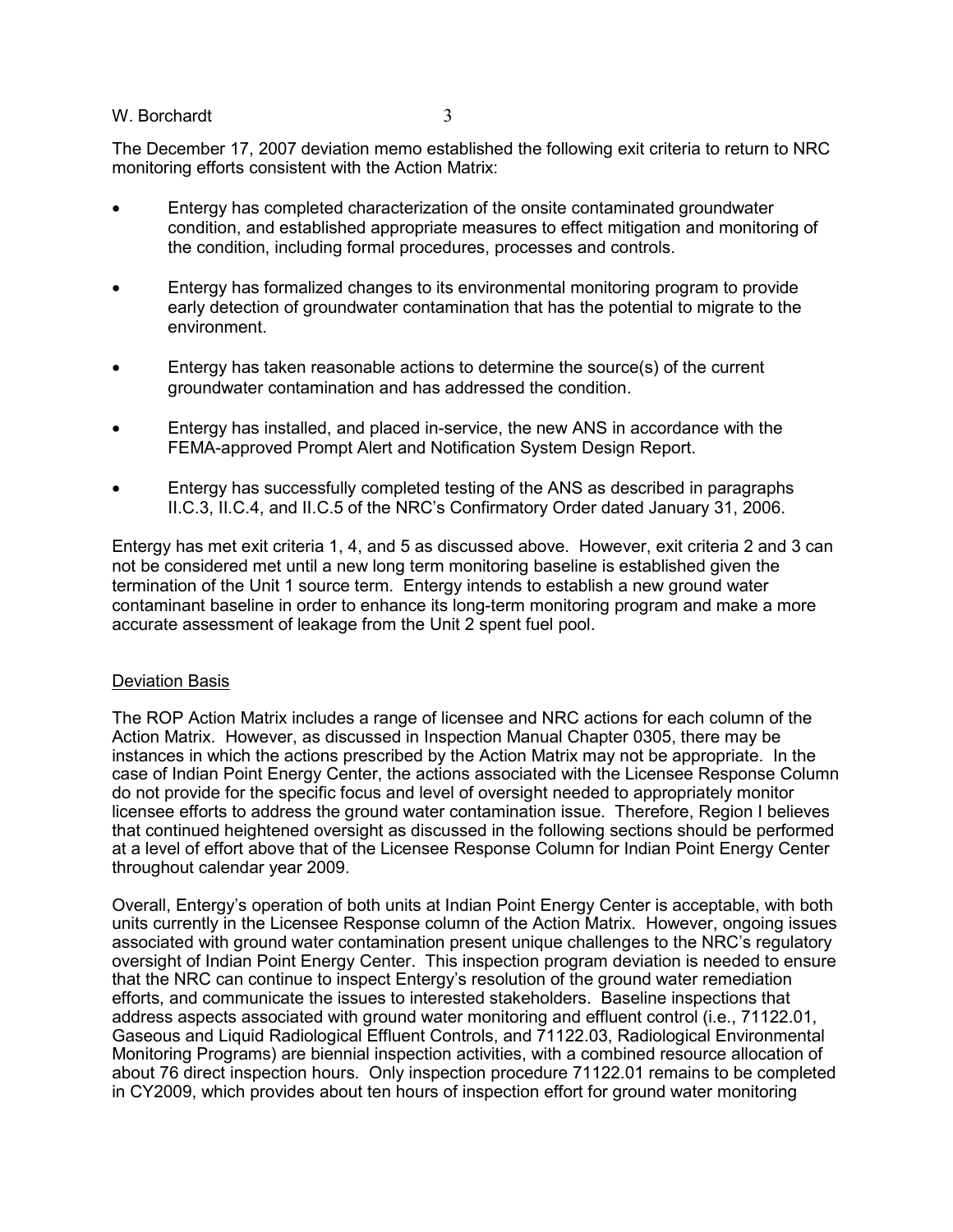program review. Accordingly, there are limited baseline inspection hours available to address ground water aspects in CY2009. Additionally, the baseline inspection program does not provide any resource to support ground water split sampling with the State of New York and Entergy, an activity that provides for independent assessment of licensee performance in developing and implementing their long term monitoring program.

To date, Entergy has demonstrated satisfactory performance in addressing the contaminated ground water conditions by completing a comprehensive site characterization, enhancing the sensitivity of its environmental monitoring program, determining the sources of contamination, and establishing remedial actions. These actions partially address the exit criteria documented in the December 19, 2007 Deviation memo extension.

However, some processes and procedures, important to the overall effectiveness and quality of Entergy's long-term monitoring program, were not sufficiently developed and implemented in time for the NRC to assess effectiveness in CY 2008. Accordingly, Entergy's performance remains to be assessed relative to its successful integration of all program elements necessary to effectively implement and maintain a long-term monitoring program to: verify the expected natural attenuation of residual ground water; monitor ground water conditions to assure the continued validity of the site conceptual model; assure that liquid radiological effluent release via the ground water pathway is acceptably determined relative to NRC regulatory requirements; and detect changes in ground water conditions.

To this end, Region I recommends deviation from the Reactor Oversight Program baseline inspection to accommodate a team inspection in the Summer of CY2009 to review Entergy's establishment, implementation, and maintenance of its long-term monitoring program; and to continue limited split sampling through CY 2009 to verify the quality of Entergy's analysis of selected ground water samples. The Office of Research has agreed to support such an inspection effort with a hydrological specialist; and the Office of Nuclear Reactor Regulation has established a contract with an independent laboratory to analyze a limited quantity of split samples.

This inspection activity would represent approximately 300 person hours for direct inspection effort, inspection preparation and documentation, and communication activities. Expected sample analysis costs that would be charged to the existing NRR radiological analysis contract with American Radiation Services, International, is expected to be approximately \$16,000. Given the observed steady improvement in Entergy's analytical quality assurance, it is likely that continued independent split sampling activities will not be necessary beyond CY 2009.

# Planned Actions

# A. Deviation Request

The NRC Region I requests your approval to continue to deviate from the ROP Action Matrix to provide the following oversight for Indian Point Energy Center throughout calendar year 2009.

Ground water Contamination Inspection Effort

• The NRC Region I staff will inspect and assess Entergy's ground water monitoring program efforts and verify that Entergy's plans for long term monitoring of ground water conditions are effective relative to assessment of monitored natural attenuation following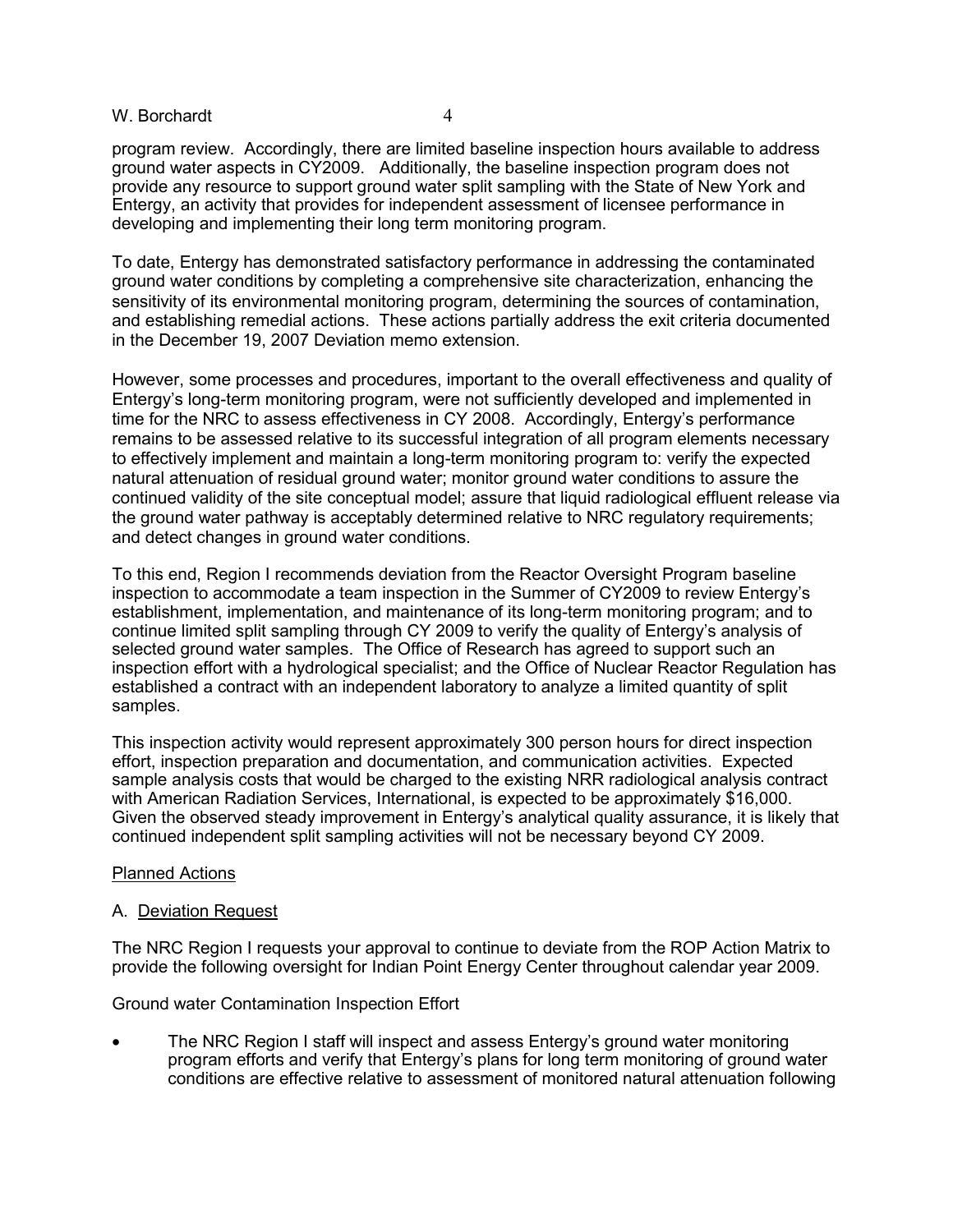the expected termination of leakage from the Unit 1 spent fuel pool system, and the presumed termination of leakage from the Unit 2 spent fuel pool.

• The NRC Region I staff will continue limited split sampling of selected monitoring wells, quarterly, through CY 2009, to verify the quality of Entergy's analytical capability. The Office of Nuclear Reactor Regulation (NRR) and Region I have agreed on the scope of the confirmatory samples in FY2009, and NRR has established a contract with an independent laboratory to provide analysis of the samples.

The proposed effort associated with enhanced monitoring of the Indian Point Energy Center ground water contamination issue is estimated to involve approximately 0.25 full time equivalent staff (FTE) for calendar year 2009. This effort represents a small fraction of the Region's budget for plant specific and supplemental inspection activities; and with current projections, can be accommodated within the existing budget projections for CY 2009.

### Return to Normal NRC Monitoring

The staff will consider exit criteria 2 and 3 of the December 17, 2007 deviation memo complete and plans to return to normal NRC monitoring efforts consistent with the Action Matrix upon confirmation of the following:

- Entergy has completed sufficient data collection and assessment to establish a new groundwater contaminant baseline, now that the Unit 1 source term has been terminated.
- Entergy has determined whether active leakage has been terminated or continues to persist in regard to the Unit 2 spent fuel pool; and has implemented appropriate monitoring and control measures, as necessary.
- Entergy has established and implemented effluent control and environmental monitoring procedures that provide reasonable assurance that the existing ground water conditions will continue to be effectively monitored and assessed, that the procedures will detect new or changed conditions in a timely manner, and that the procedures are sufficient to monitor natural attenuation of the Unit 1 and Unit 2 groundwater contamination plumes.

Consistent with the SRM dated May 27, 2004, we will provide a copy of this Deviation Memorandum to the Commission and discuss the deviation at the next Agency Action Review Meeting. Pending your approval, the NRC staff will develop a communication approach to ensure that the licensee and stakeholders are appropriately informed.

| Approve/Disapprove: /RA/ Original Signed By: |      | 12/18/08 |
|----------------------------------------------|------|----------|
| R. William Borchardt                         | Date |          |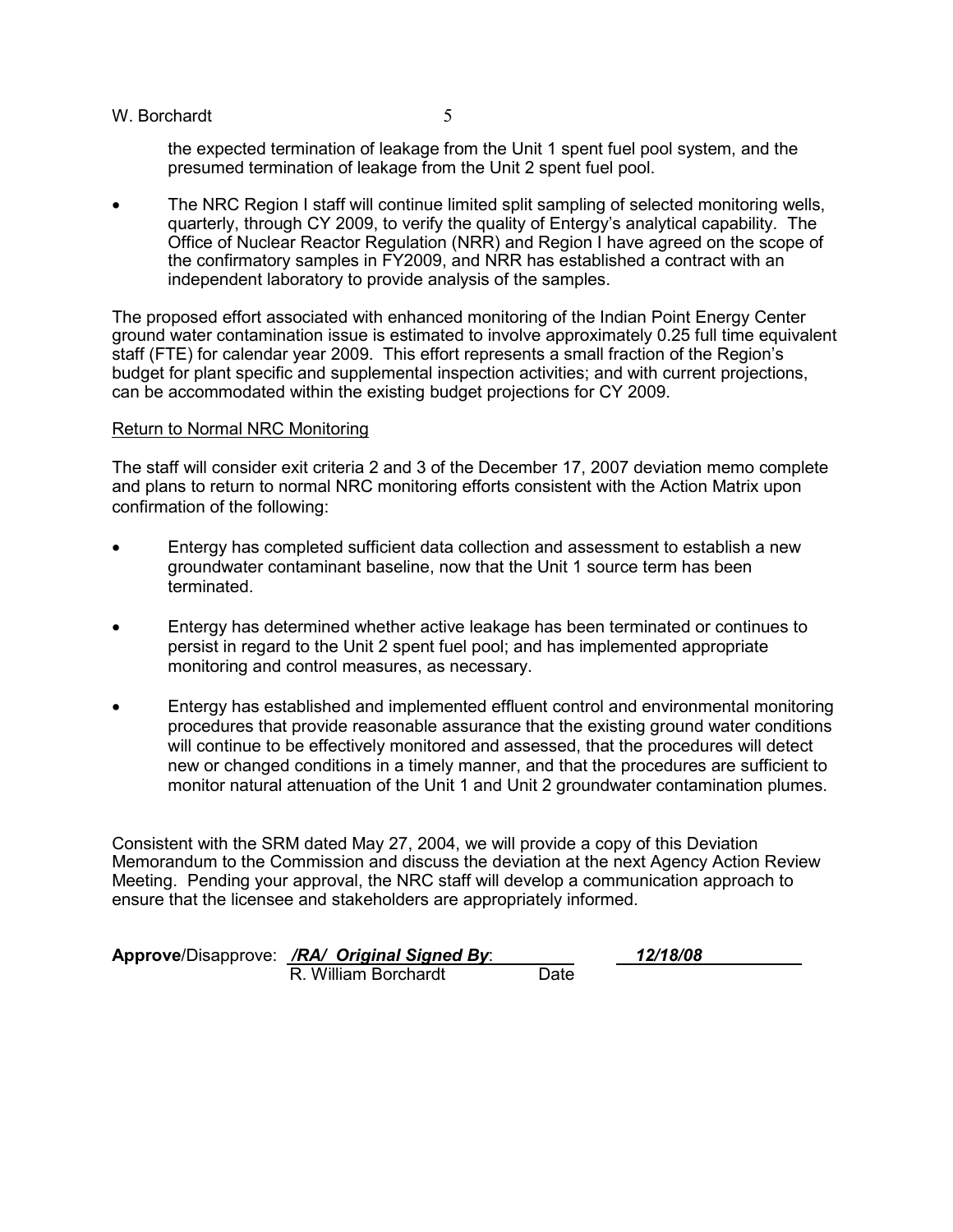#### Return to Normal NRC Monitoring

The staff will consider exit criteria 2 and 3 of the December 17, 2007 deviation memo complete and plans to return to normal NRC monitoring efforts consistent with the Action Matrix upon confirmation of the following:

- Entergy has completed sufficient data collection and assessment to establish a new groundwater contaminant baseline, now that the Unit 1 source term has been terminated.
- Entergy has determined whether active leakage has been terminated or continues to persist in regard to the Unit 2 spent fuel pool; and has implemented appropriate monitoring and control measures, as necessary.
- Entergy has established and implemented effluent control and environmental monitoring procedures that provide reasonable assurance that the existing ground water conditions will continue to be effectively monitored and assessed, that the procedures will detect new or changed conditions in a timely manner, and that the procedures are sufficient to monitor natural attenuation of the Unit 1 and Unit 2 groundwater contamination plumes.

Consistent with the SRM dated May 27, 2004, we will provide a copy of this Deviation Memorandum to the Commission and discuss the deviation at the next Agency Action Review Meeting. Pending your approval, the NRC staff will develop a communication approach to ensure that the licensee and stakeholders are appropriately informed.

| <b>Approve/Disapprove: /RA/ Original Signed By:</b><br>R. William Borchardt                                                                         |             |  |                 |  |           |  | 12/18/08<br>Date |  |            |  |                |  |
|-----------------------------------------------------------------------------------------------------------------------------------------------------|-------------|--|-----------------|--|-----------|--|------------------|--|------------|--|----------------|--|
| Distribution: See next page                                                                                                                         |             |  |                 |  |           |  |                  |  |            |  |                |  |
| SUNSI REVIEW COMPLETED BY: MXG* (Reviewer's Initials)                                                                                               |             |  |                 |  |           |  |                  |  |            |  |                |  |
| DOCUMENT NAME:G:\DRP\BRANCH2\a-IP - Deviation memo\Indian Point Deviation Memo 3RD RENEWAL Rev10.doc                                                |             |  |                 |  |           |  |                  |  |            |  |                |  |
| After declaring this document "An Official Agency Record" it will be released to the Public.<br>ADAMS Accession No.: ML083590057                    |             |  |                 |  |           |  |                  |  |            |  |                |  |
| To receive a copy of this document, indicate in the box: "C" = Copy without attachment/enclosure "E" = Copy with attachment/enclosure "N" = No copy |             |  |                 |  |           |  |                  |  |            |  |                |  |
| <b>OFFICE</b>                                                                                                                                       | RI/DRP      |  | RI/DRS          |  | RI/DRP    |  | RI/RA            |  | <b>NRR</b> |  | <b>EDO</b>     |  |
| <b>NAME</b>                                                                                                                                         | MGray/MXG*  |  | MGamberoni/MKG* |  | DLew/DCL* |  | SCollins/SJC     |  | ELeeds/EL  |  | RBorchardt/RWB |  |
| <b>IDATE</b>                                                                                                                                        | 12/01/08    |  | 12/03/08        |  | 12/09/08  |  | 12/12/08         |  | 12/16/08   |  | 12/18/08       |  |
| <b>OFFICE</b>                                                                                                                                       | RI/DRS      |  |                 |  |           |  |                  |  |            |  |                |  |
| <b>NAME</b>                                                                                                                                         | JWhite/JRW* |  |                 |  |           |  |                  |  |            |  |                |  |
| DATE                                                                                                                                                | 12/01/08    |  |                 |  |           |  |                  |  |            |  |                |  |

\*See Prior Concurrence Pages **OFFICIAL RECORD COPY**